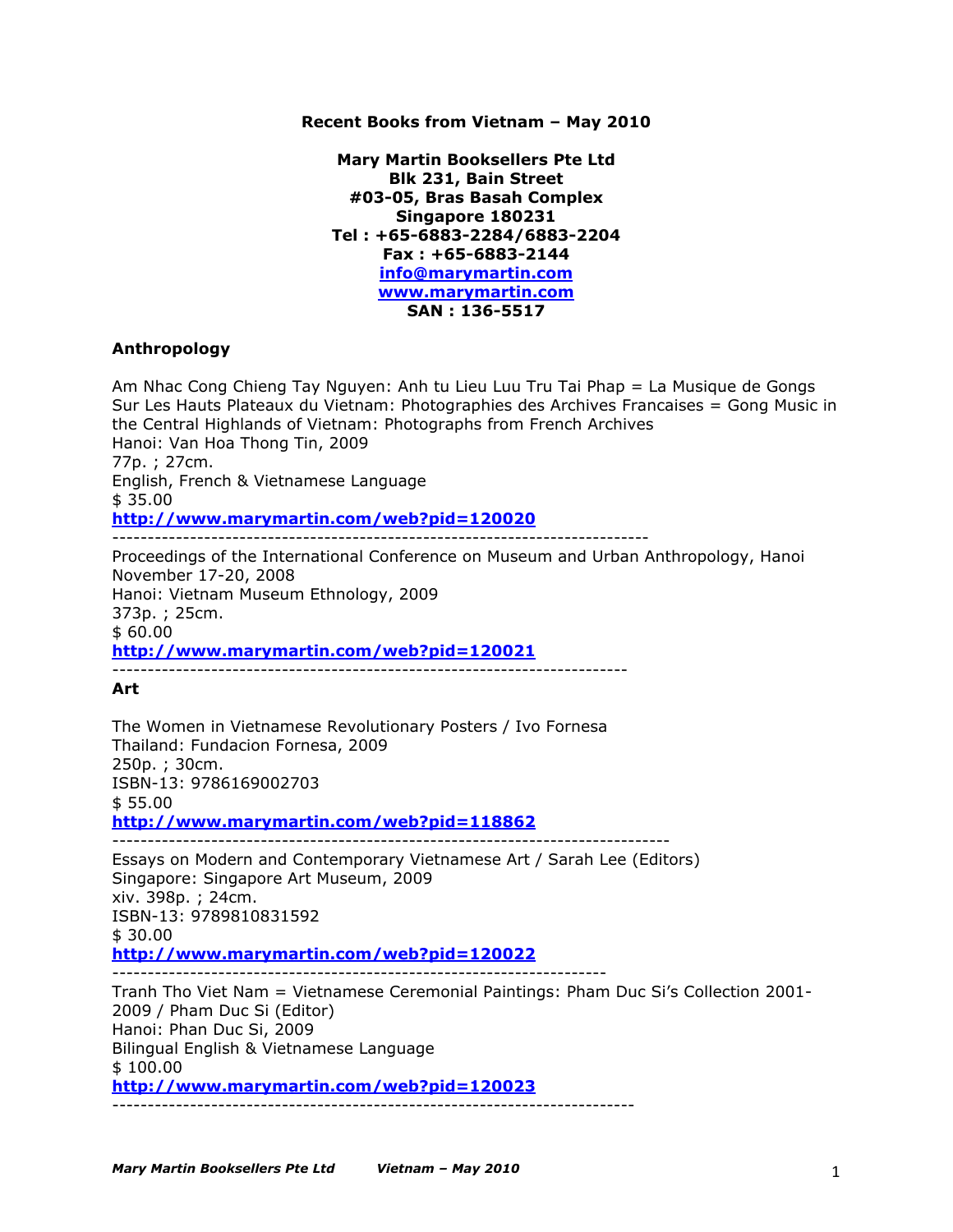My Thuat Viet Nam Duong Dai Tac Pham Trong Bo Suu Tap Cua Hoi My Thuat Viet Nam = Vietnamese Contemporary Art: Works in the Vietnamese Fine Arts Association Collection Hanoi: Fine Arts Publishing House, 2009 115p. ; 31cm. Bilingual English & Vietnamese Language \$ 65.00

**http://www.marymartin.com/web?pid=120024**

--------------------------------------------------------------------------- Cuoc Thi Va Trien Lam Anh Nghe Thuat Quoc Te LAn Thu 5 Tai Viet Nam = The  $5<sup>th</sup>$ International Contest and Exhibition on artistic Photos in Vietnam Hanoi: (S : N), 2009 198p. ; 25cm. Bilingual English & Vietnamese Language \$ 65.00 **http://www.marymartin.com/web?pid=120025** ---------------------------------------------------------------------------- Tranh Tuong Khoa Than: Tac Gia Tac Pham = Nude Paintings & Sculptors: Author and Works Hanoi: Culture-Information Publishing House, 2009 173p. ; 36cm. Bilingual English & Vietnamese Language \$ 50.00 **http://www.marymartin.com/web?pid=120026** ----------------------------------------------------------------------------

Suc Song Vietnam 2 2009 = Vietnam Vitality 2009 Hanoi: Thuong Tan, 2009 97p. ; 28cm. Bilingual English & Vietnam Language \$ 65.00

Photographs by Leading Photographers of Vietnam **http://www.marymartin.com/web?pid=120027** --------------------------------------------------------------------------

Nhung Manh Vun Cua Chiec Cau Vong = Crumbles of a Rainbow = Les Miettes de I'arc en ciel / Doan Khoa Ho Chi Minh: Van Nghe, 2009 189p. ; 30cm. English, French & Vietnamese Language \$ 33.00

Photography Book **http://www.marymartin.com/web?pid=120028**

-------------------------------------------------------------------------

# **Economics**

FDI Disbursement in Viet Nam / Bui Huy Nhuong Hanoi: The Gioi Publishers, 2010 129p. ; 21cm. \$ 10.00 **http://www.marymartin.com/web?pid=120029** ---------------------------------------------------------------------------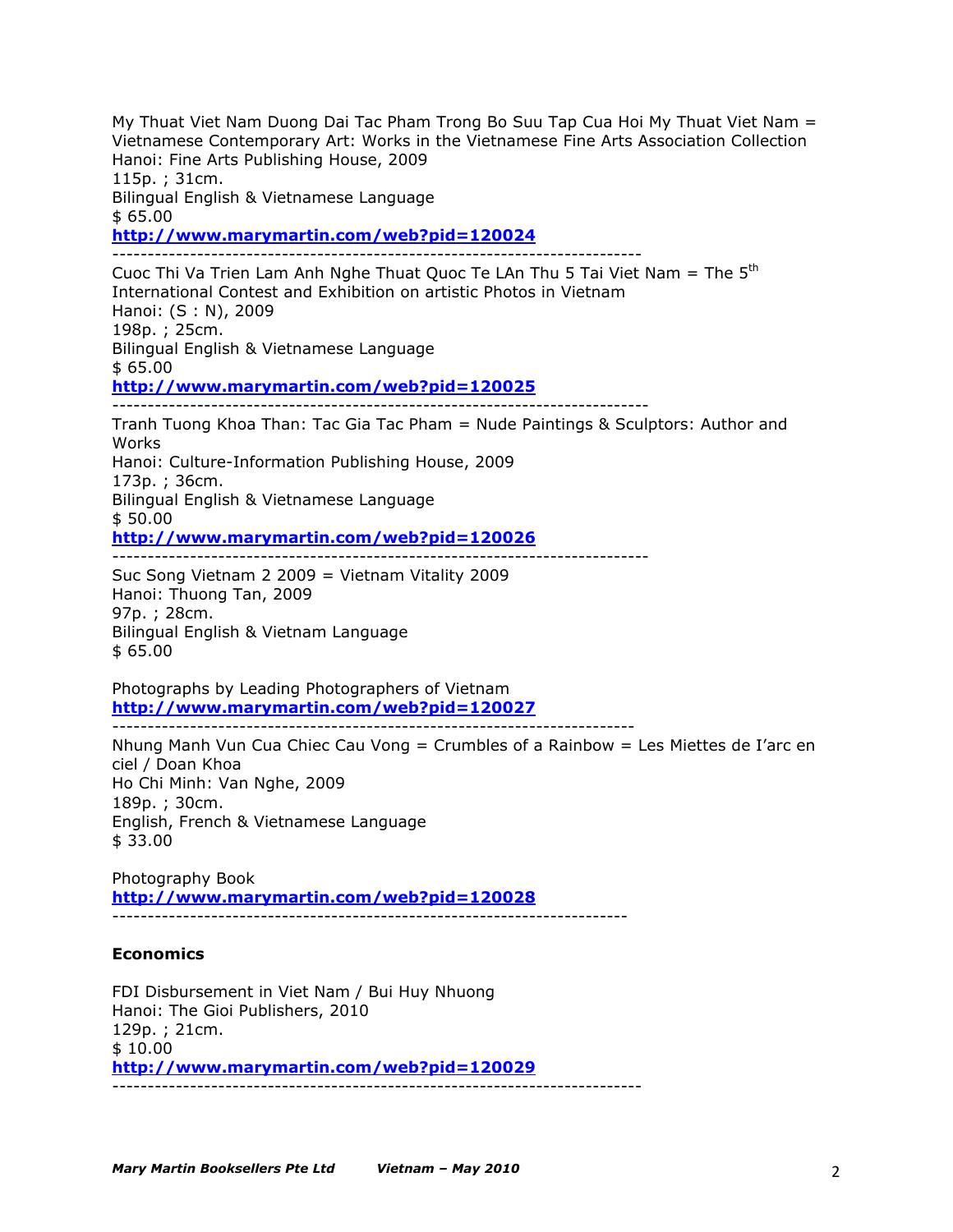Vietnam Business Directory 2010 = Danh Ba Doanh Nghiep Viet Nam Vietnam: Vietnam Chamber of Commerce and Industry, 2010 1v. ; 27cm. Bilingual English & Vietnamese Language \$ 36.00 **http://www.marymartin.com/web?pid=120030** ---------------------------------------------------------------------------

#### **Guidebooks**

Ho Tay = Walks Around West Lake Hanoi: The Gioi Publishers, 2009 63p. ; 21cm. \$ 10.00

Tour Guide on the Monuments around the West Lake in Hanoi **http://www.marymartin.com/web?pid=120031**

----------------------------------------------------------------------------

#### **History**

Quan Doi Nhan Dan Viet Nam = The Vietnam People's Army Hanoi: The People's Army Publishing House, 2010 144p. ; 26cm. Bilingual English & Vietnamese Language \$ 45.00

Photographic Record of the Vietnam People's Army **http://www.marymartin.com/web?pid=120032** --------------------------------------------------------------------------

Tu Dien Bien Phu Toi Dinh Doc Lap = From Dien Bien Phu to Doc Lap Palace / Nguyen Huu Duc Hanoi: Lao Dong, 2010 123p,; 26cm. Bilingual English & Vietnamese Language \$ 40.00

Chronological History with Photographs of the War from Dien Bien Phu in 1955 to the Fall of Saigon in 1975

**http://www.marymartin.com/web?pid=120033**

----------------------------------------------------------------------------

Quan He Huu Nghi, Doan Ket Dac Biet Va Hop Tac Toan Dien Viet Nam – Lao = Special Friendship and Solidarity, and Comprehensive Cooperation Between Viet Nam and Laos Vietnam: Central Committee for Propagation –Education, Ministry of Culture, Sport and Tourism, 2007 195p. ; 30cm. English, Laos & Vietnamese Language \$ 60.00 **http://www.marymartin.com/web?pid=120034** --------------------------------------------------------------------------